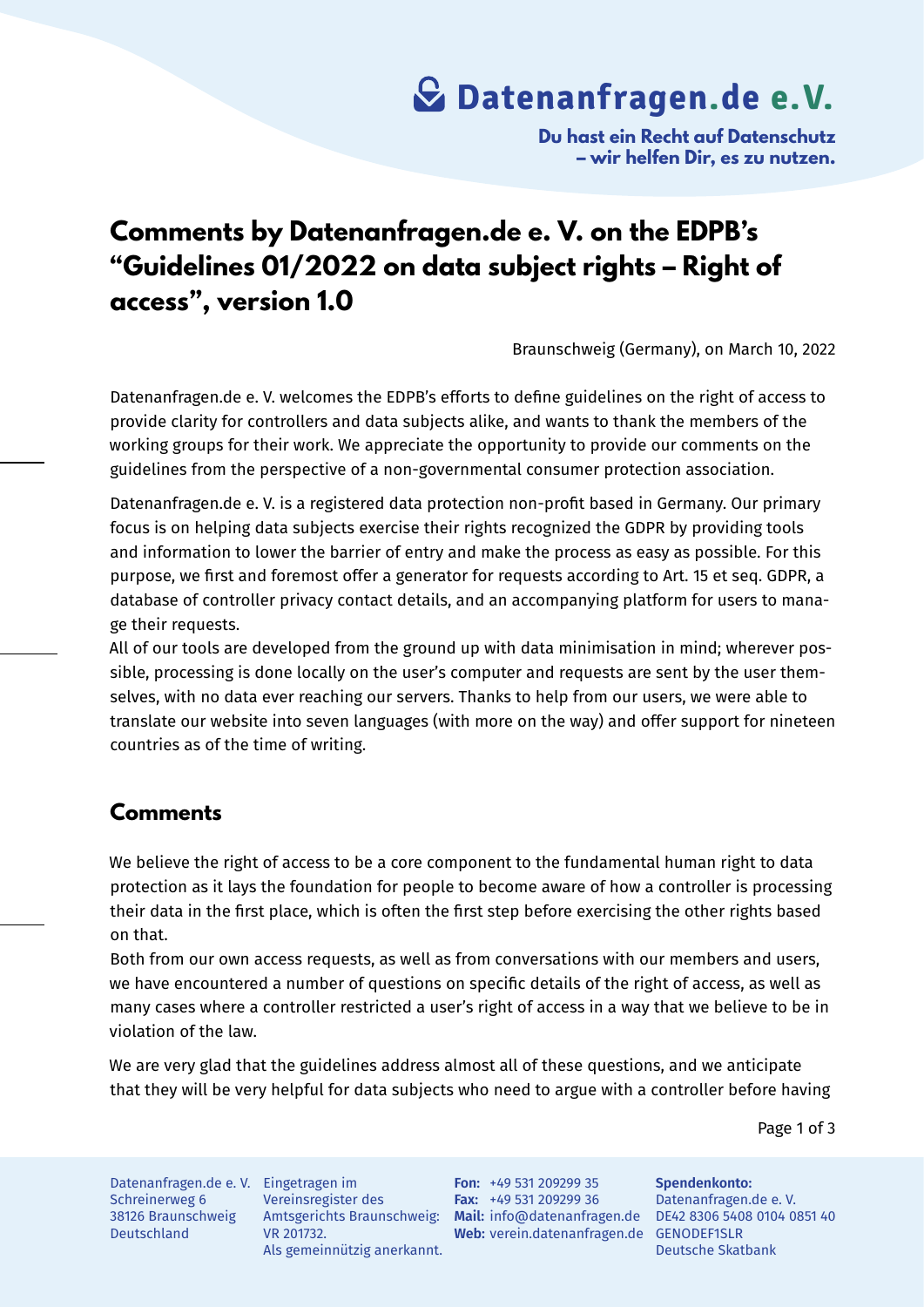# **Datenanfragen.de e. V.**

**Du hast ein Recht auf Datenschutz – wir helfen Dir, es zu nutzen.**

their rights recognized, a situation we regrettably encounter often.

We thus explicitly welcome these guidelines and the positions the EDPB takes. We especially want to voice our support for:

- The clear positions on which channels controllers need to accept access requests through, especially the position that requests do not need to be sent to a specific point of contact defined by the controller (para. 55) and that controllers cannot make it mandatory for data subjects to send requests through self-service tools (para. 136).
- The clear position that Recital 63 GDPR cannot be used by controllers as an excuse to limit the data they have to provide through an access request, and that in such cases controllers need to assist data subjects by providing details on the processing operations concerning them (para 35b).
- The clear positions on the identification data controllers may require, especially the position that controllers must re-use existing authentication channels for online services (para. 63), the position that pseudonymous identifiers like cookie IDs can sufficiently identify a data subject (para. 67), and the position that requesting identity documents is inappropriate in the majority of cases (para. 73).
- The clarification that communication by the controller should be in languages understood by data subjects in the countries it offers its services in (para. 140).
- The clarification that reasonable intervals between requests differ between cases and that a higher frequency of changes in the data justifies a shorter interval between requests without being considered excessive (para. 182).

In addition, we provide a few minor suggestions for changes:

- We note that there is a reference error in para. 35 that should be fixed in the final version of the guidelines.
- We would appreciate clearer wording for the following sentence in para. 65: "Such additional information should not be more than the information initially needed for the verification of the data subject's identity (authentication)."

We understand this sentence to refer to the information provided by the data subject when initially entering into a relationship with the controller and as such the information that the controller considers sufficient to start collecting data on the data subject, e.g. the information entered in a registration form on a website. But we fear that the current wording may not be enough to communicate that and may lead to misinterpretations by controllers, as we have experienced many cases of controllers demanding identification data for requests that goes beyond that.

Page 2 of 3

Datenanfragen.de e. V. Eingetragen im Schreinerweg 6 38126 Braunschweig Deutschland

Vereinsregister des VR 201732. Als gemeinnützig anerkannt.

Amtsgerichts Braunschweig: **Mail:** info@datenanfragen.de DE42 8306 5408 0104 0851 40 **Web:** verein.datenanfragen.de GENODEF1SLR **Fon:** +49 531 209299 35 **Fax:** +49 531 209299 36

**Spendenkonto:** Datenanfragen.de e. V. Deutsche Skatbank